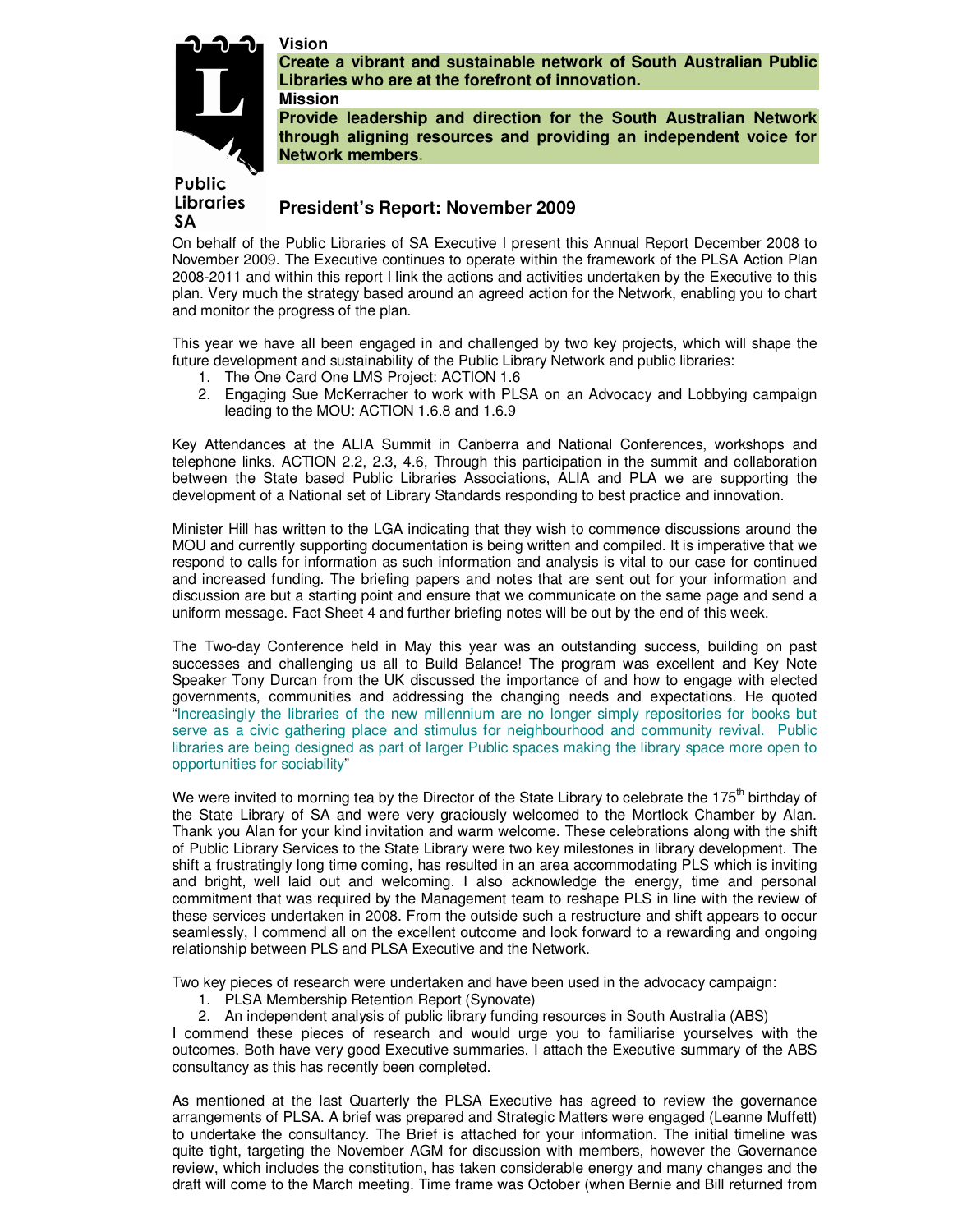Overseas and Helen from leave) to November with draft to November quarterly and information to be distributed prior to the meeting. Quite tight! I have received a question re this review and quite rightly it is the member's charter and as such they will have an opportunity to contribute. I gather that this will occur at and be on the agenda at the March Quarterly.

Consultation with the members is important hence engaging Sue McKerracher to present and workshop on the MOU at the August Quarterly and to have ongoing dialogue was a communication and engagement strategy that has been pursued and continues to evolve. You will note that this is an agenda item for the November Quarterly.

Members of the Executive chair committees and working parties and regularly report, These can be tracked on the website monthly. These reports are being compiled for your information. At the time of this report they have not been received for publication. Your representatives are:

- 1. One Card One Library/ILMS Steering Committee (Julie Weller)
- 2. PLSA Website (Helen Kwaka)
- 3. Marketing (Shane Cathcart)
- 4. Future planning of public libraries (Julie Morgon) REPORT at PLS
- 5. JULA (Dee Moloney)
- 6. Community Languages (Bill Roche)
- 7. Statistics Working Party (Julie Weller) COMPLETED BiblioStats selected
- 8. Adult Programs Group (Helen Kwaka)
- 9. Collection Development Group (Julie Weller)
- 10. SALCYS (Lyn Spurling)
- 11. Manager's Forum (Abby Dickson)
- 12. Libraries Board Guidelines (Julie Weller)
- 13. Databases (Julie Weller) SELECTED BUT ONGOING
- 14. PLS Standing Committee: (Bill Roche and Helen Kwaka, Libraries Board Chair Janice Nitschke)

## **1. One Card One Library: State-wide Library Management System**

It was proposed that the next logical step forward for the South Australian Public Library Network, being a single state-wide Library Management System (LMS) which will provide  $21<sup>st</sup>$  century support for all libraries, and make the resources of all public libraries available to all South Australians

The project continues to evolve and gain momentum, particularly given that the committee now includes a CEO and a Local Government IT Manager and the Project Management Team are well into their contract. The Libraries Board of SA and the LGA continues to be formally involved and the Chair Mr Bruce Linn and Geoff Strempel have presented to Metropolitan CEOs and the LGA State Executive in November. Regular communiqués continue to keep us informed through surveys, memos and updates, key drivers and activities.

For your information the project objectives and drivers are included:

## 1. **Project Objective**:

This project will investigate the feasibility of providing a single integrated Library Management System (LMS) for the State's public libraries commencing in late 2010.

## 2. **Project Drivers** :

The drivers for this project are:

- $\circ$  To utilise new technologies to provide greater access to information resources for all South Australians through the public library network.
- $\circ$  To provide the state's public libraries with a 21<sup>st</sup> century library management solution which has aggregate ongoing costs below those which would otherwise be paid by councils for the disparate systems they currently operate.
- $\circ$  To provide all library users greater access to resources and improved service levels.

Bruce will update us at the November Quarterly given the results of the survey will be known and the business planning process will be well underway.

## **Goal 1 DEVELOPMENT**

**Welcoming, succession planning, forward planning, program development, professional development, participation in decision making** 

1.6 Planning for the short and longer term future of the PLN (One Card One Library: State-wide Library Management system)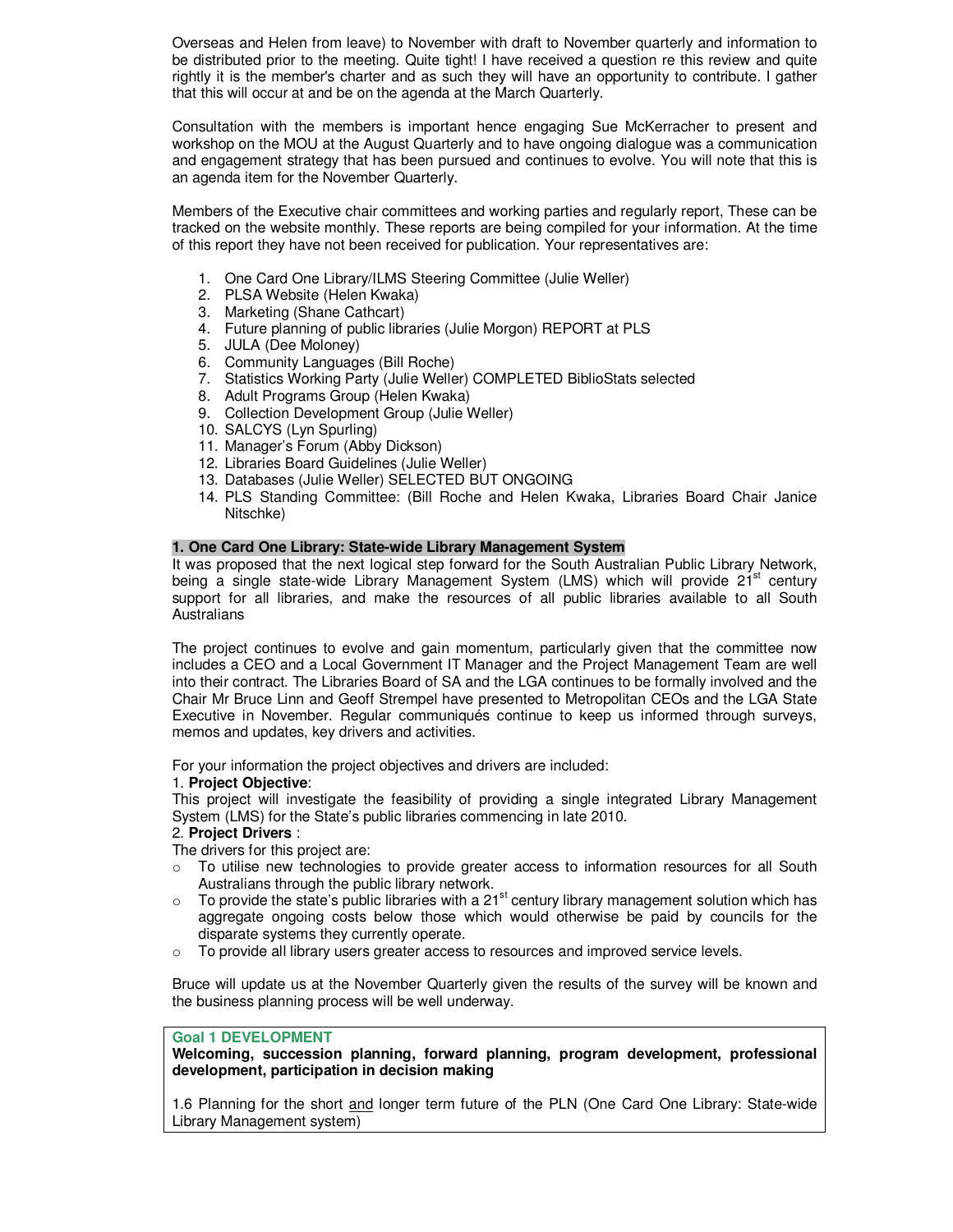# **2. Engaging Sue McKerracher**

Working with Sue has been an absolute honour, she is indeed committed to libraries and community, strategic, has vision, thinks outside of the square and has an ability to craft a succinct professional document around an agreed framework. Sue comes to us with very strong credentials supported by her work in the UK when she developed the Little Book Of Libraries and the very successful advocacy and lobbying campaign, empowering library managers and key supporters in effective negotiating and advocacy for libraries and their funding and sustainability.

Given the current financial climate and the imminent MOU negotiations Sue has been engaged to explore, discuss, write, and advise on strategies around:

@ The political and economic benefits of continuing to invest at the current level in public libraries, examples:

- o Relatively cheap way of winning hearts and minds
- o Excellent return on investment (previously sent out))

(b) The political and economic damage, which would be caused by not investing at the current level in public libraries, examples:

- $\circ$  Exponentially greater cost of reversing the effects in five years' time
- $\circ$  Greater pressure on other services, with a higher cost of delivery
- o Angry taxpayers and voters, taking to the streets and airing their views in the media
- © The potentially greater political and economic advantage of investing more in public libraries
- o Positive comparison with other states and territories
- o Source of civic pride
- o Long-lasting government legacy
- $\circ$  Cost savings in other areas (some states in the US use third-grade reading statistics to determine how many prison beds they will need in 10 years' time)

Sue has prepared the briefing papers that have been made available to you to address issues raised by the LGA in their recent circular to CEOs, information and analysis for the LGA, and is currently working on further information for circulation to managers and we are undertaking an analysis of key components i.e. usage, statistics, Local Government expenditure etc based on:

- o Positive messages and evidence about how libraries support State Government priorities: climate change, health, economy
- o Strong consistent messages: Libraries have never been busier, Libraries have achieved everything and more, Where else?
- $\circ$  The next step in the campaign

Just a reminder about some key points and milestones that I have previously circulated and you may wish to reflect on for your future discussions:

- o Public libraries in South Australia (SA) have traditionally enjoyed the highest level of funding per capita, outside ACT. Some 25% of funding comes from the State Government (\$85 million over five years) and 75% from local government.
- $\circ$  The results of this investment can be seen in the usage figures the growth in the number of items borrowed (an increase of 7.9% between 2001 and 2006) and the fact that SA has the highest level of borrowing per capita (11.67 items per annum compared with the Australian average of 8.68) – and in the high levels of customer satisfaction (Customer Satisfaction Research Program 2007).
- $\circ$  SA public libraries have built a reputation for innovation and service that is envied by other states and territories.
- $\circ$  It was the first to introduce the Internet to public libraries and now has the second highest number of public access internet terminals per 10,000 persons (4.09, compared with the national average of 3.13) – only the Northern Territory figure is higher.
- $\circ$  The Little Big Book Club began in SA in 2006 and has since spread to other parts of Australia
- $\circ$  SA public libraries were the first to trial the US @ your library concept in Australia

## **The LITTLE BOOK OF LIBRARIES:** http://www.alia.org.au/summit09

This book has proven to be an invaluable advocacy tool in promoting the role of libraries. Please send me an email if you have not collected your copy for your Mayor and CEO and in the case of School Community and Joint Use Libraries the Principal, PLSA has purchased books for these strategic partners.

The order form and sample pages are available on the ALIA Public Libraries Summit website: http://www.alia.org.au/summit09 At this page you will also find some sample pages and ideas.

## **Goal 3 ADVOCACY**

**Enhance the profile of PLSA, present information to decision makers, lobbying for public libraries** 

Enhancing the profile of PLSA with local, state and national decision makers Actively engaging with the Libraries Board, PLS Standing Committee, LGA Fostering an understanding of the value of public libraries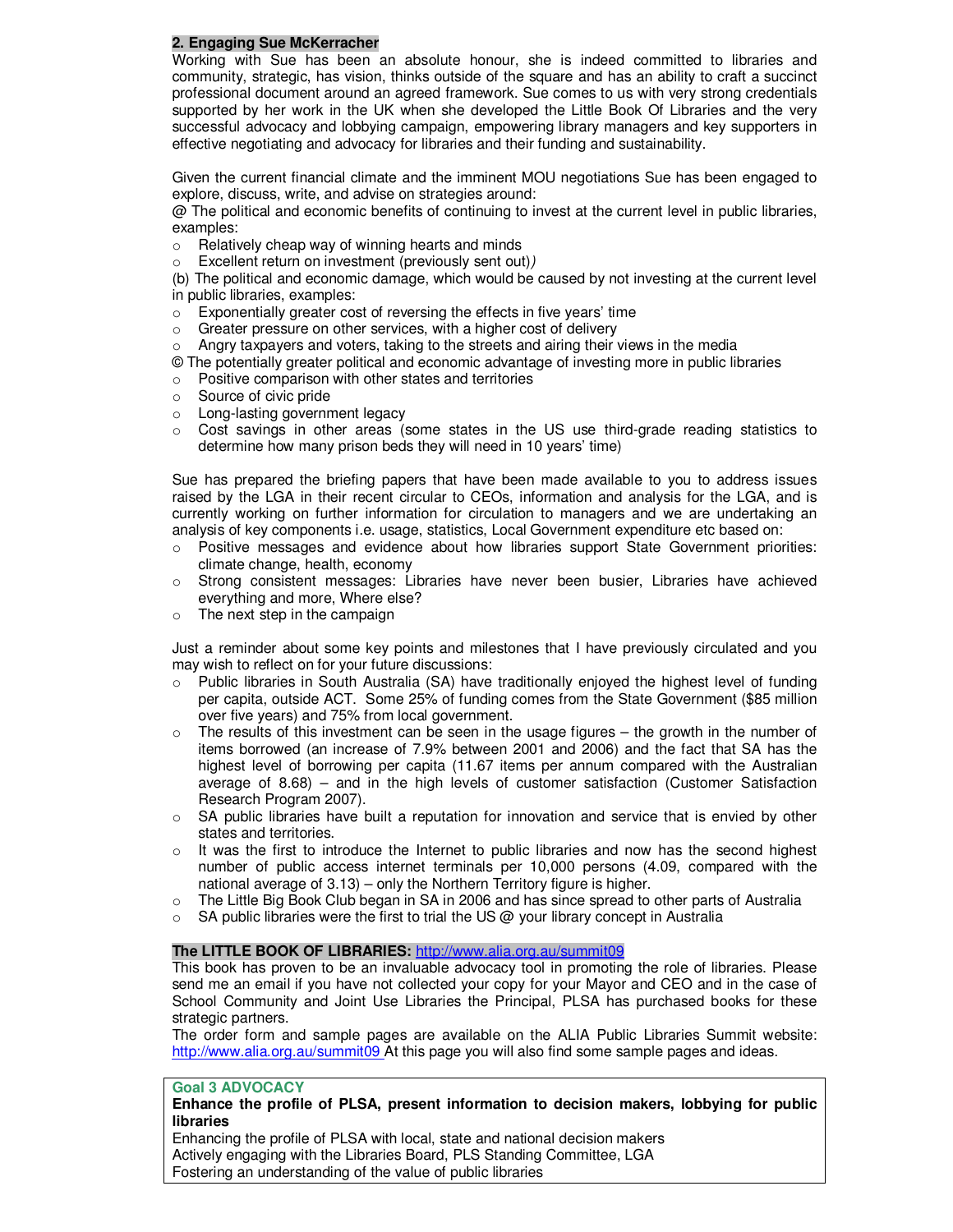**Goal 4 COMMUNICATION Information dissemination, promotion with SA & nationally, promotion of services, internal communication** 

Strengthening internal and external dialogue

Promoting achievements to the SA and National Library network, funders and colleagues 4.3 Promoting the services of Public Libraries to a range of stakeholders (including community

Public Libraries SA have also been represented nationally at key conferences and Summits. Ms Kimberley Hargreaves was sponsored by PLSA to attend and present at the ALIA National Conference. Members are reminded that support is available to present at such conferences. Information is available on the website and from the Treasurer.

**PUBLIC LIBRARIES SUMMIT:** I was invited to attend the Summit and continue to participate in regular telephone link ups and workshops. The summit was well attended and key government representatives attended see

**http://www.alia.org.au/governance/committees/public.libraries/summit09/**

There was a commitment to build on the day, report back to State organisations and develop a National Agenda through programs and dialogue. PLSA sent a submission through. Submissions for the summit can be found at:

www.alia.org.au/governance/committees/public.libraries/summit09

A key goal of the ALIA Public Libraries Summit was to develop a stronger relationship with the Federal Government in achieving its agendas in a range of portfolios. Ideally, the country's 1,522 public libraries will be regarded as 'national champions' advancing social, educational, cultural, broadband and digital programs and policies.

# **National Framework**

Australia's public libraries network straddles all three levels of government - national, state/territory and local. Services are delivered by a variety of administrative arrangements, which vary both between and within each State and Territory. Services are the most effective where local support and partnership working is strong.

A second key goal of the ALIA Public Libraries Summit is to engage with all three levels of government to develop a framework that supports libraries across Australia to better deliver services to their communities especially in disadvantaged and remote areas advance COAG and the Social Inclusion reform agendas.

I have attached for discussion and your comment the ALIA paper 'Developing a vision and national framework for Australian Public Libraries' which has been developed out of the Summit.

The aim of a shared vision and national framework is to provide the Federal Government with proof that public libraries, although managed locally, are able to speak with one voice at a national level and can be invited to take a seat at the table.

We need to ensure that politicians and ministers at the highest level have a clear understanding of how public libraries currently contribute to government priorities, and provide a well-structured, considered and itemised proposal for investment in national programs, which will enable public libraries to increase their contribution to these government priority areas.

Please take the time to respond. Thank you.

# **Goal 3 ADVOCACY**

#### **Enhance the profile of PLSA, present information to decision makers, lobbying for public libraries**

Enhancing the profile of PLSA with local, state and national decision makers Actively engaging with the Libraries Board, PLS Standing Committee, LGA Fostering an understanding of the value of public libraries

## **Goal 4 COMMUNICATION**

**Information dissemination, promotion with SA & nationally, promotion of services, internal communication** 

Strengthening internal and external dialogue

Promoting achievements to the SA and National Library network, funders and colleagues 4.3 Promoting the services of Public Libraries to a range of stakeholders (including community)